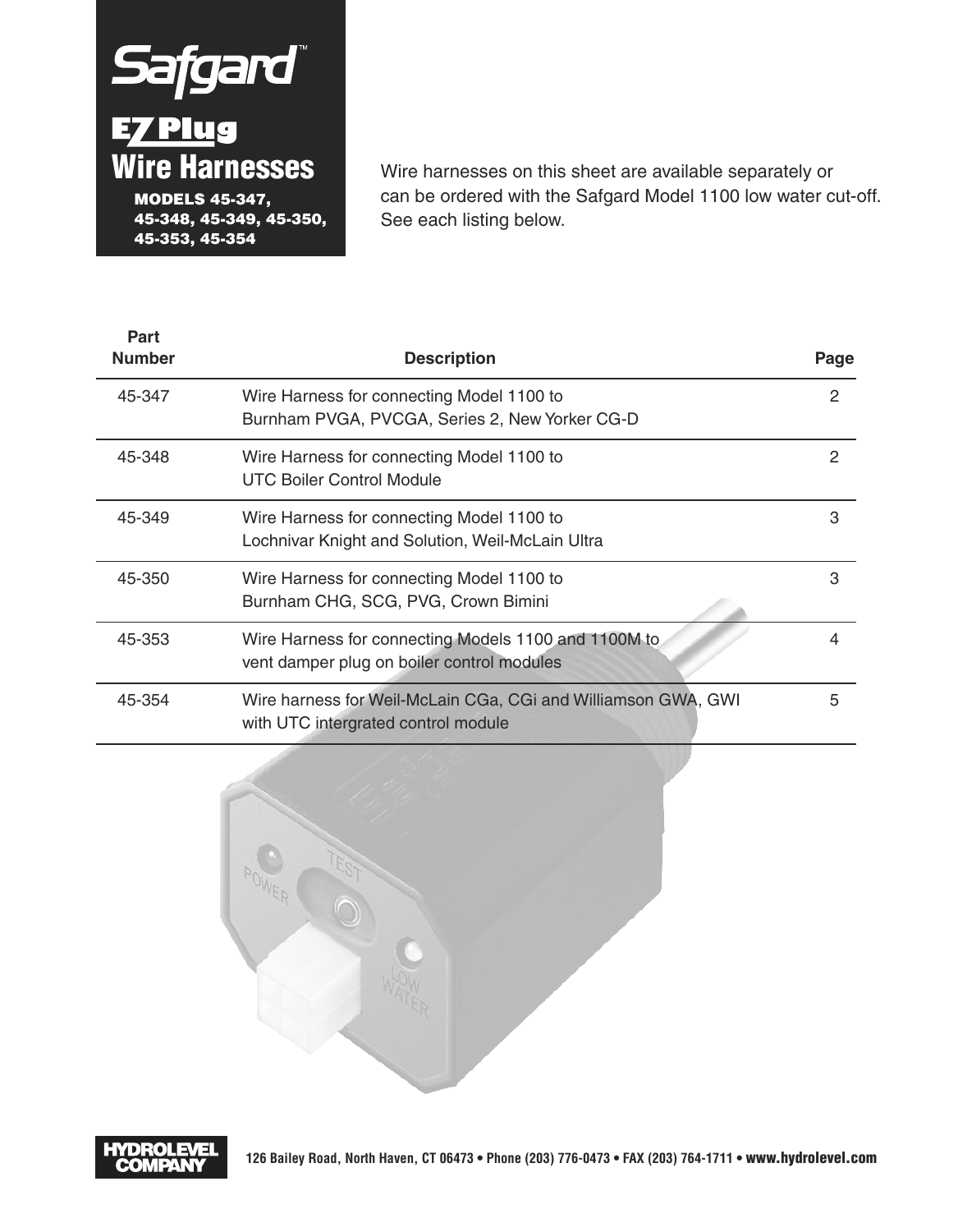# **#45-347 Wire Harness**

*For boilers equipped with Burnham – PVG, Series 2; New Yorker CG-D*



**ID** Disconnect boiler wire harness from the External Limit P3 port  $\Omega$  on the Integrated Control Module.

2 Plug into female plug adapter on #45-347 Wire Harness.

<sup>2</sup> Plug male adapter on #45-347 Wire Harness into External Limit P3 port <sup>1</sup> on the Integrated Control Module.

Plug the other end of the Wire Harness into the Model 1100 low water cut-off.



# **#45-348 Wire Harness**

*For boilers equipped with United Technologies Integrated Boiler Control Module or Honeywell Integrated Boiler Control Module*

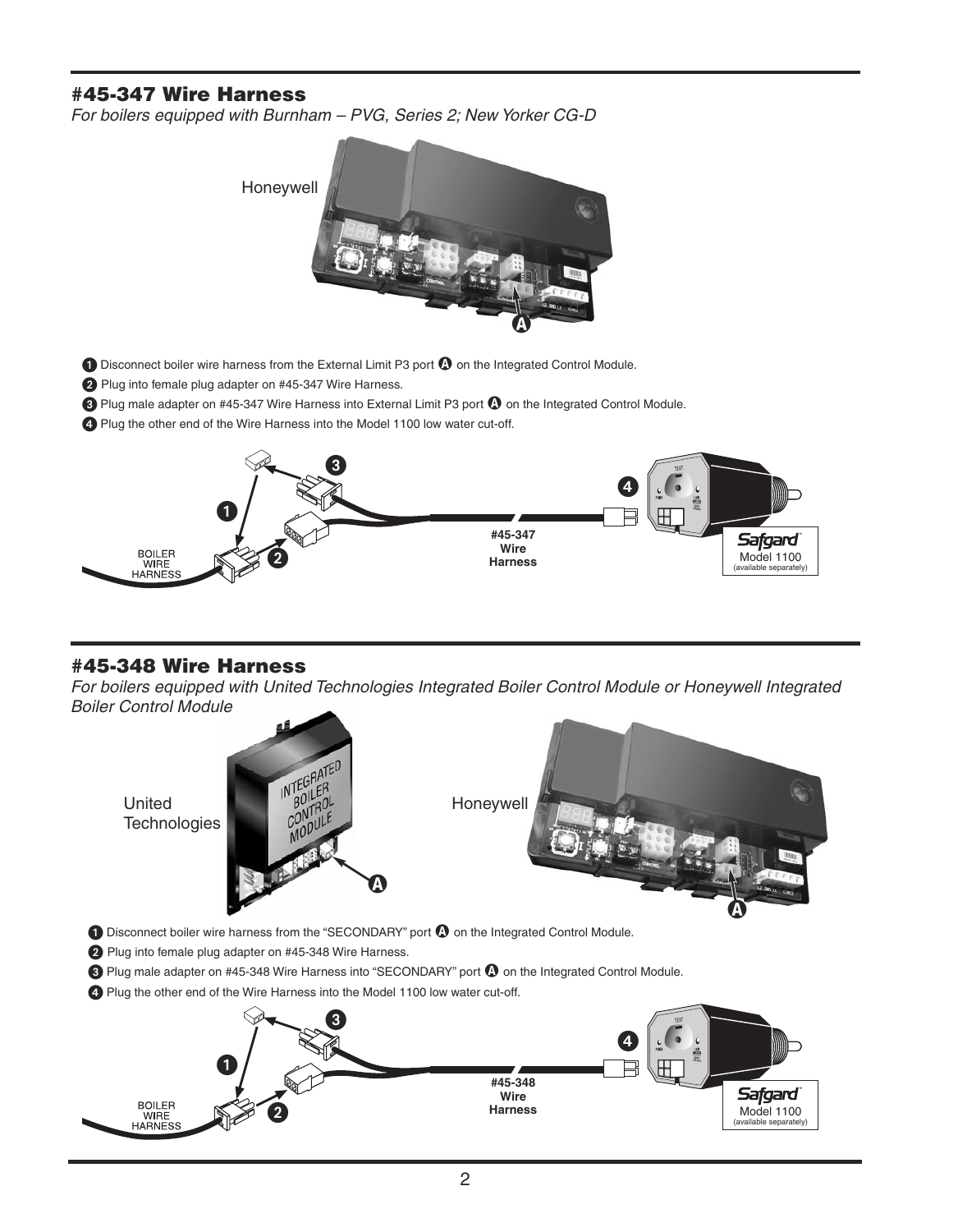# **#45-349 Wire Harness**

*For boilers equipped with Weil McLain "U" Control or Lochinvar Knight and Solution Boilers*



**O** Disconnect boiler wire harness from the "SECONDARY" port **O** on the Integrated Control Module.

2 Plug into female plug adapter on #45-348 Wire Harness.

Plug the other end of the Wire Harness into the Model 1100 low water cut-off.



### **#45-350 Wire Harness**

*For boilers equipped with LWCO Molex – Burnham Model SCG, PVG and Alpine (refer to Burnham installation instuctions for exact location of jumper)*

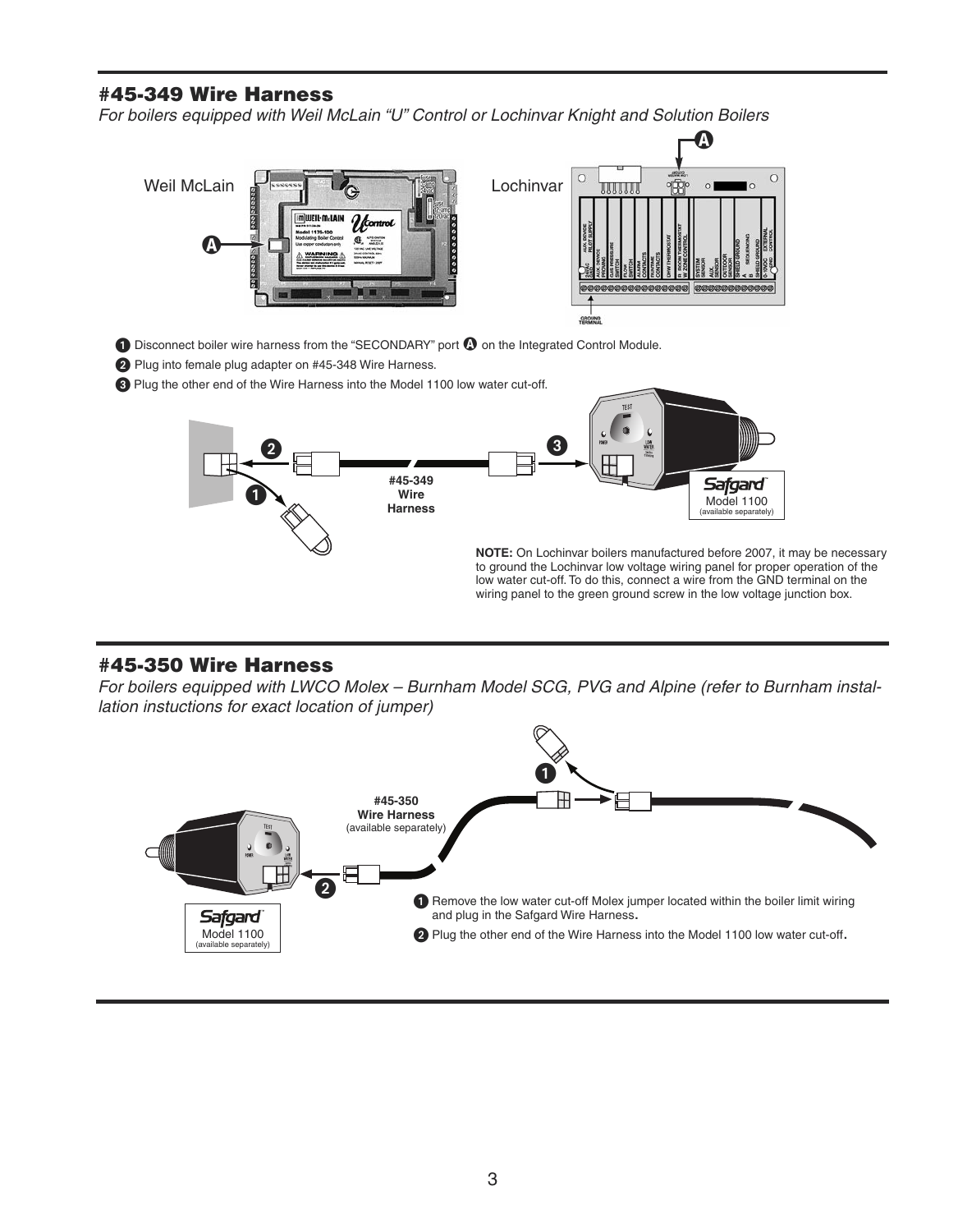# **#45-353 Wire Harness**

VENT<br>DAMPER<br>HARNESS

*For atmospheric boilers equipped with United Technologies Integrated Boiler Control Module or Honeywell Integrated Boiler Control Module. NOTE: Not for use with induced draft boilers.*



 $\overline{2}$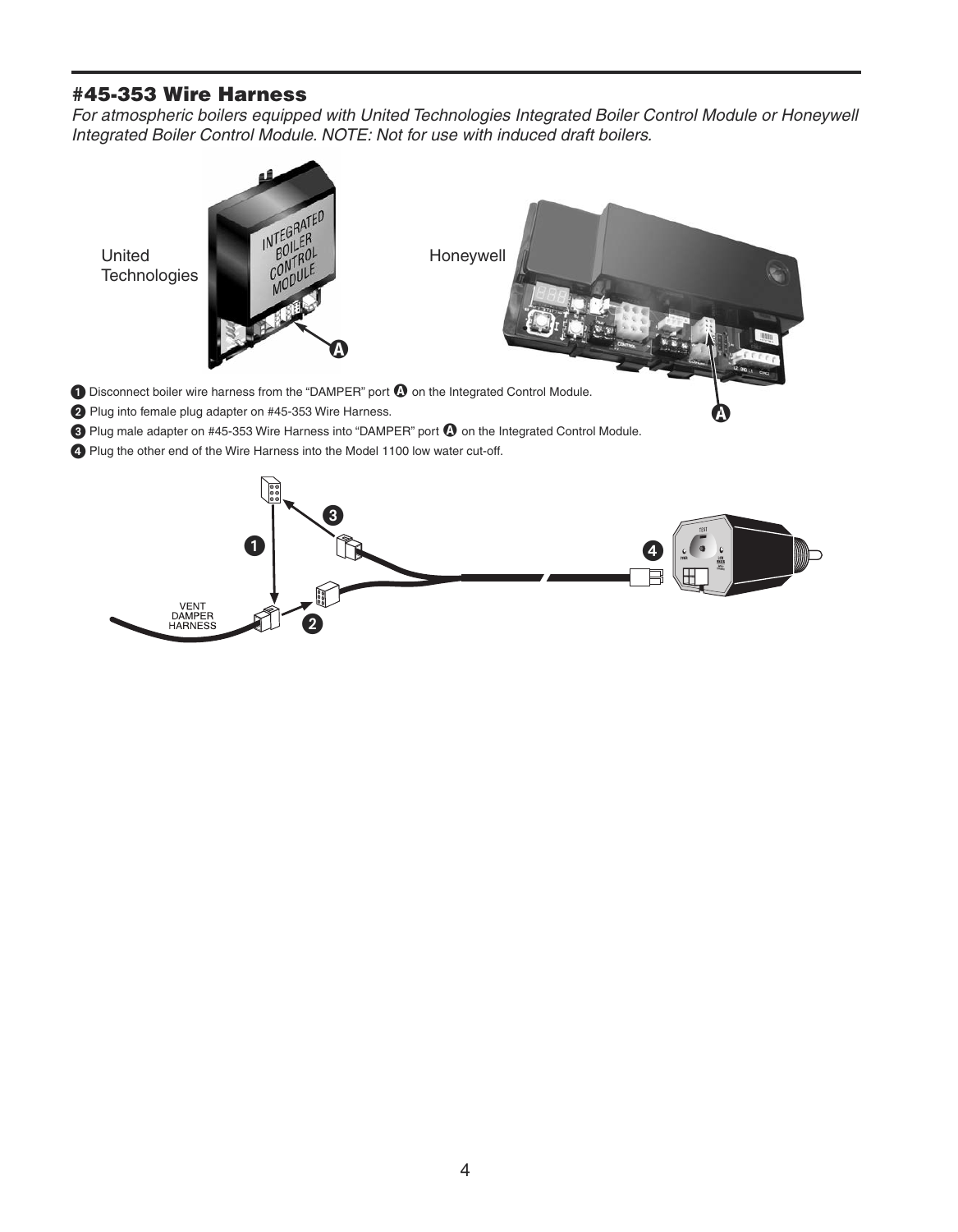# **#45-354 Wire Harness**

*For Weil-McLain CGA, CGI and Williamson GWA, GWI with UTEC integrated control module.*



- **O** Disconnect boiler wire harness from port **O** on the Integrated Control Module.
- 2 Plug into female plug adapter on #45-354 Wire Harness.
- **8** Plug male adapter on #45-354 Wire Harness into port **(3)** on the Integrated Control Module.
- Plug the other end of the Wire Harness into the Model 1100 low water cut-off.